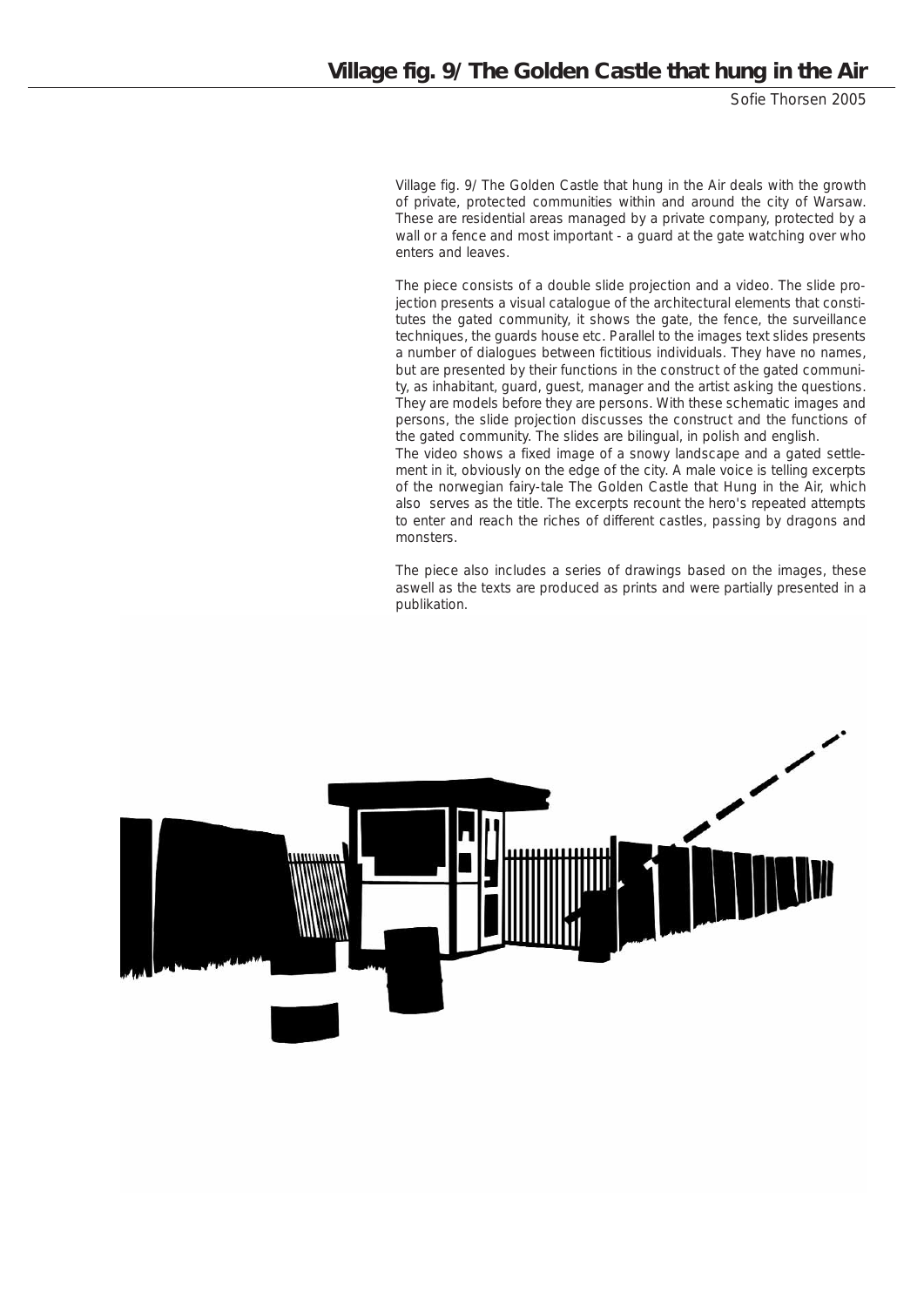



The prints at GfzK , Leipzig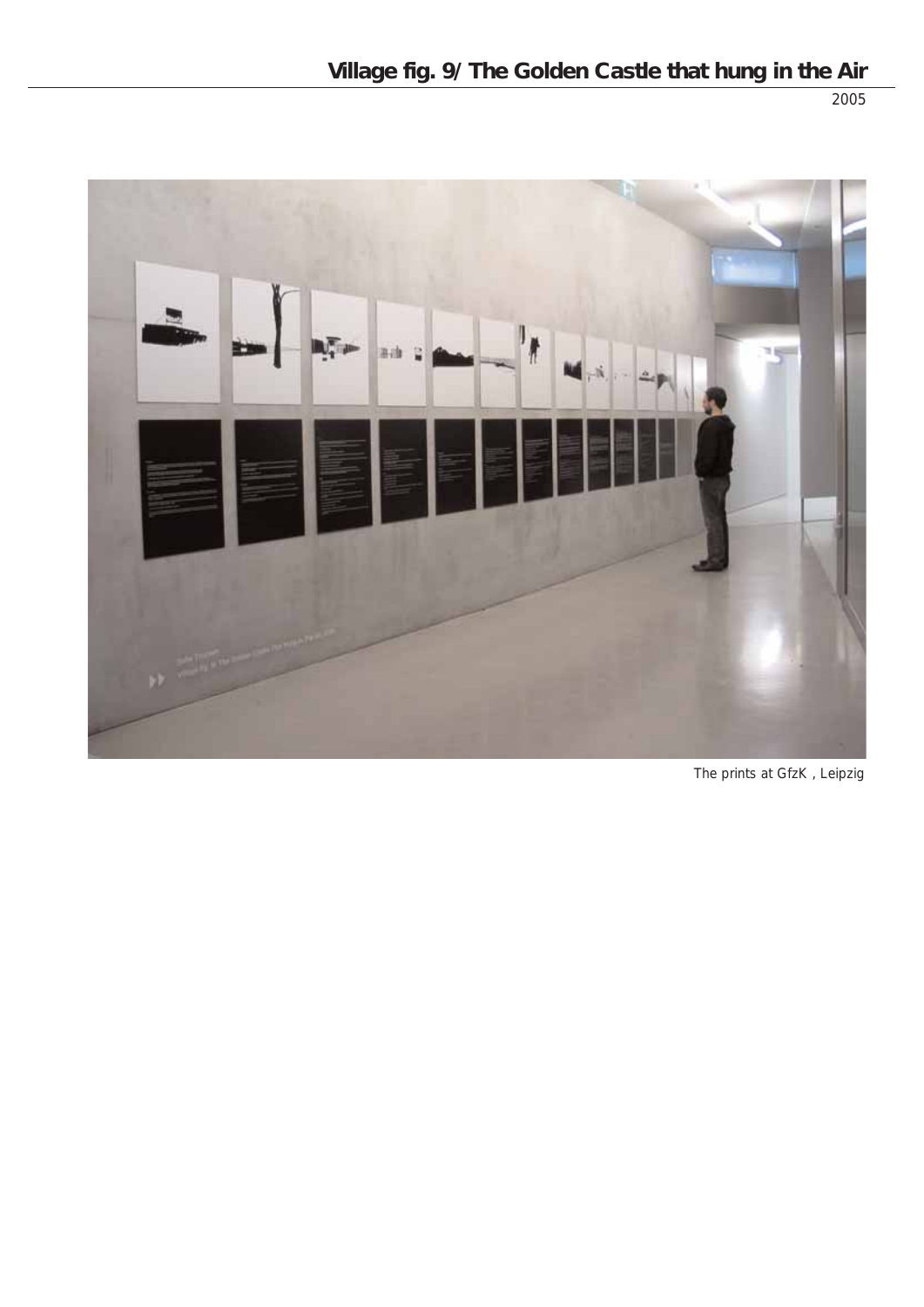

The installation in the space of gallery raster in Warsaw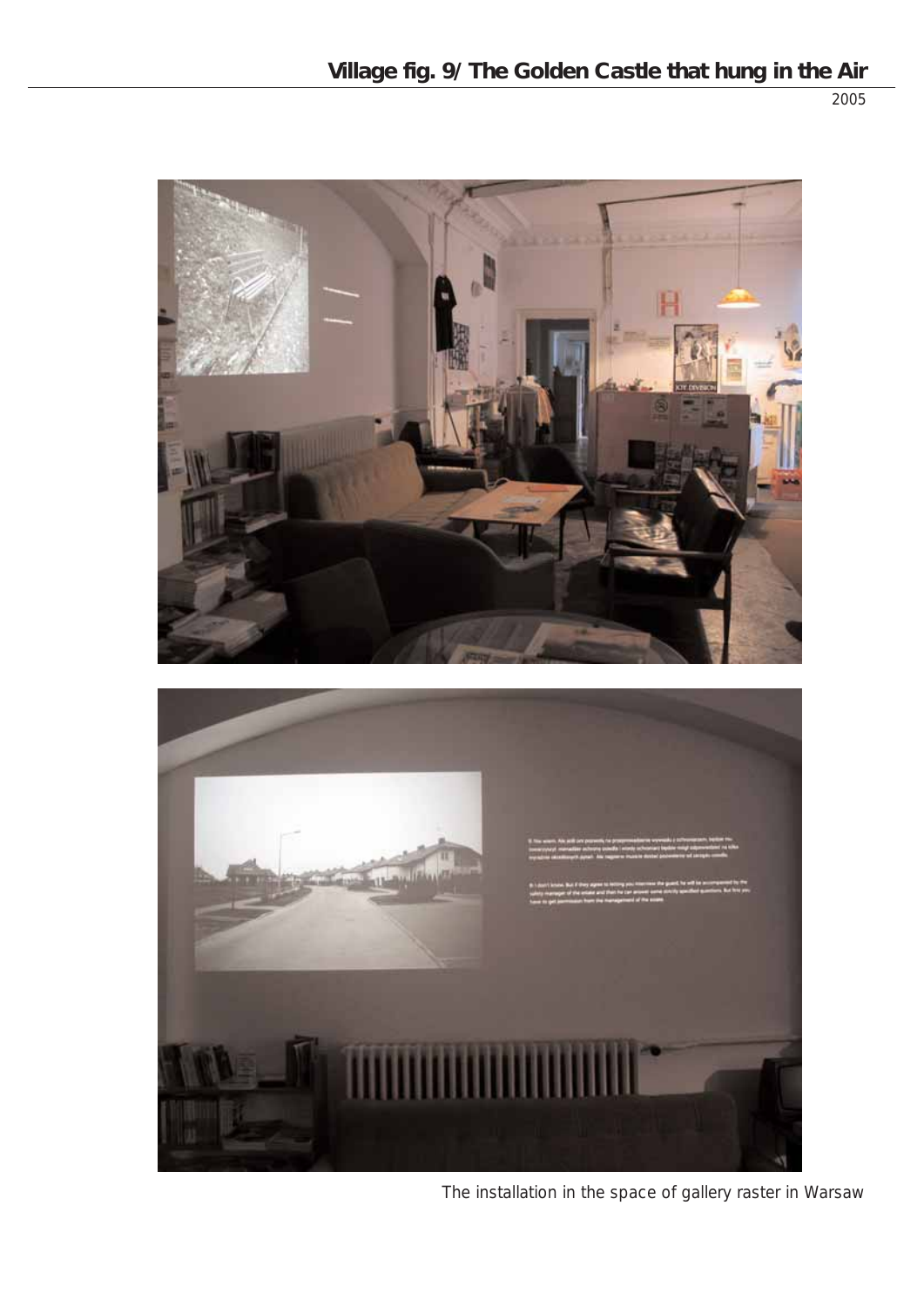